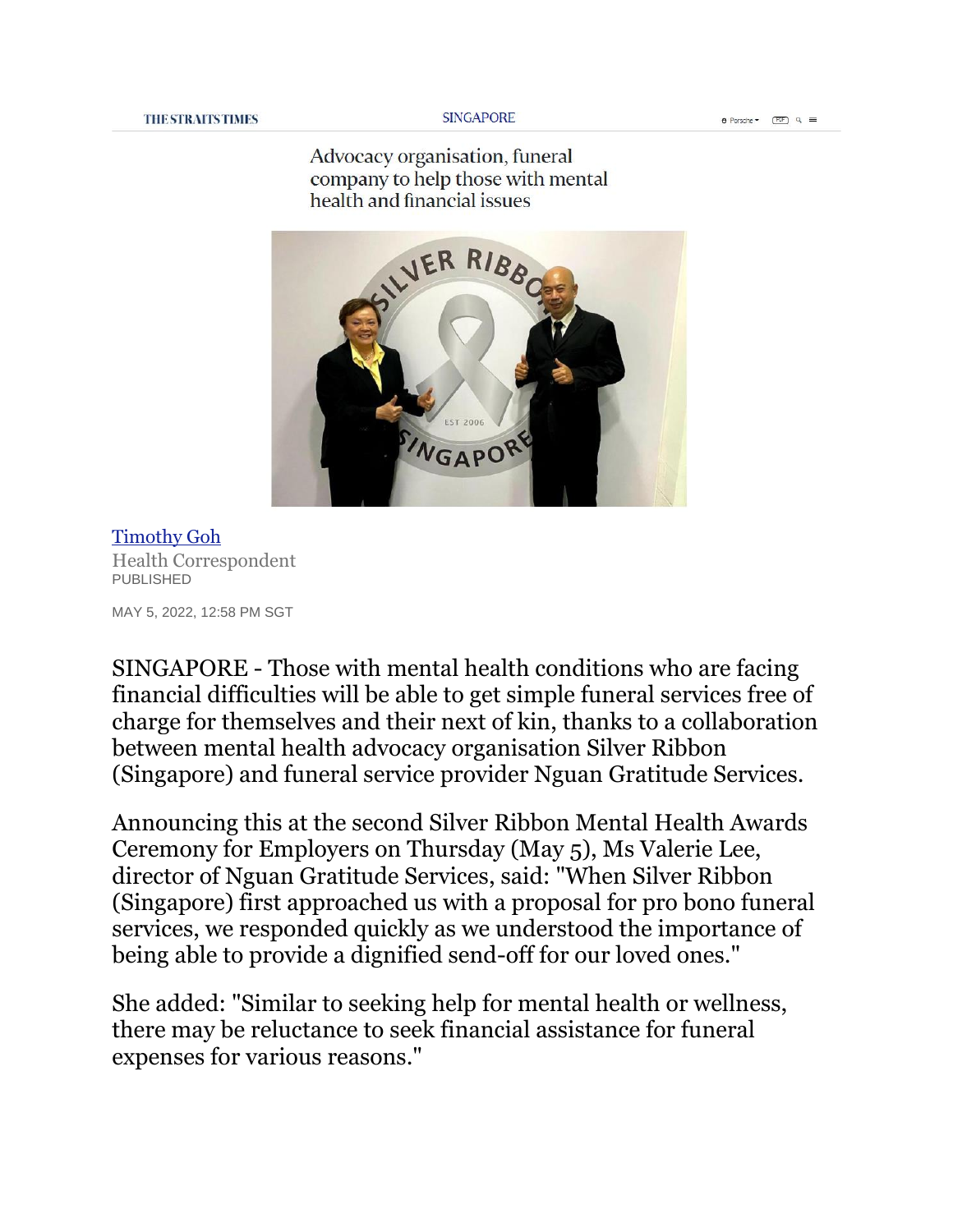The two organisations had earlier signed a memorandum of understanding for the collaboration last Friday.

As part of the collaboration, Nguan Gratitude Services will provide simple pro bono funeral services for people with mental health conditions who have financial difficulties.

In order to be eligible, applicants must provide personal details of the deceased and present supporting documents indicating that the person who died was diagnosed with a mental health condition by a mental health professional.

They will also need to show that the deceased or their next of kin met at least one of the following criteria: Having a monthly income of less than \$1,000; being on social welfare or unable to finance the funeral expenses by other means; being homeless or living alone with limited or no financial support from family members or relatives.

Other requests for discounted or pro bono funeral services for the next of kin of those with mental health conditions will be considered on a case-by-case basis.

Ms Porsche Poh, founder and executive director of Silver Ribbon (Singapore), told The Straits Times that quite a few people with mental health conditions she had spoken to had said they are without jobs, do not have much money, and wonder what will happen to them if they or their loved ones die.

She recalled: "I remember this conversation late at night, at around 2am to 3am, when a person with mental health issues called, saying her father had passed away. She has depression and hasn't been working all this while, and is dependent on financial assistance. She said she didn't know what to do."

The collaboration aims to plug some of the gaps in support for such people here, said Ms Poh.

Under the collaboration, Nguan Gratitude Services will also share its experiences at mental health events organised by Silver Ribbon